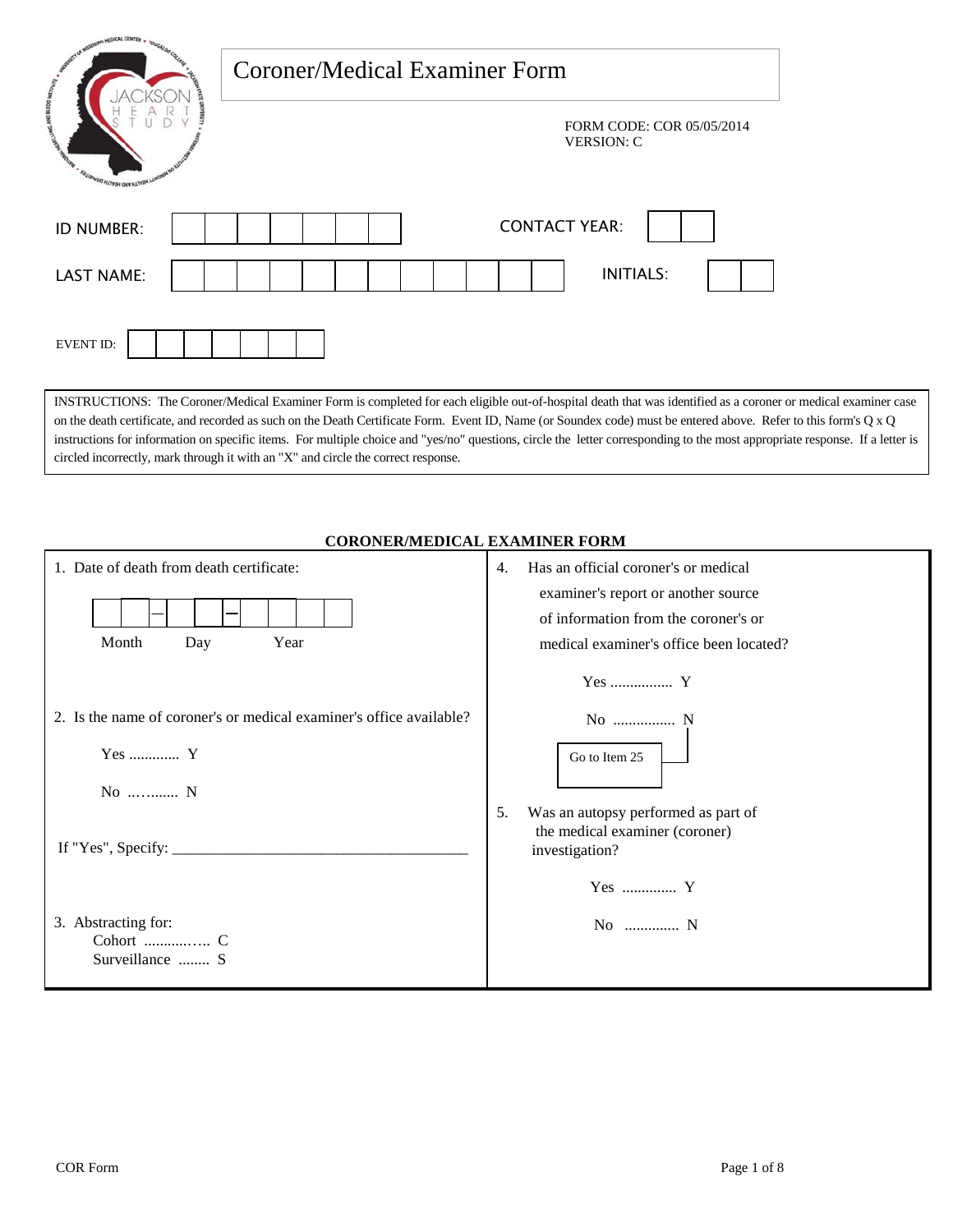## **CORONER/MEDICAL EXAMINER FORM**

| 6. | Did the coroner's report mention any<br>of the following as contributing to or<br>being present at death? |     |
|----|-----------------------------------------------------------------------------------------------------------|-----|
|    | Yes                                                                                                       | No  |
|    |                                                                                                           | N   |
|    | b. Coronary heart<br>disease/ischemic/atherosclerotic                                                     | – N |
|    |                                                                                                           | N   |
|    |                                                                                                           | N   |
|    |                                                                                                           | N   |

## Yes No 6.f. Recent cerebral hemorrhage .........……..………………... Y N g. Recent cerebral infarction ........………………….……... Y N h. Recent cerebral embolus ........………………….……..... Y N i. Recent subarachnoid hemorrhage .........……………..……….. Y N j. Recent stroke, other or unspecified type .…………………….... Y N

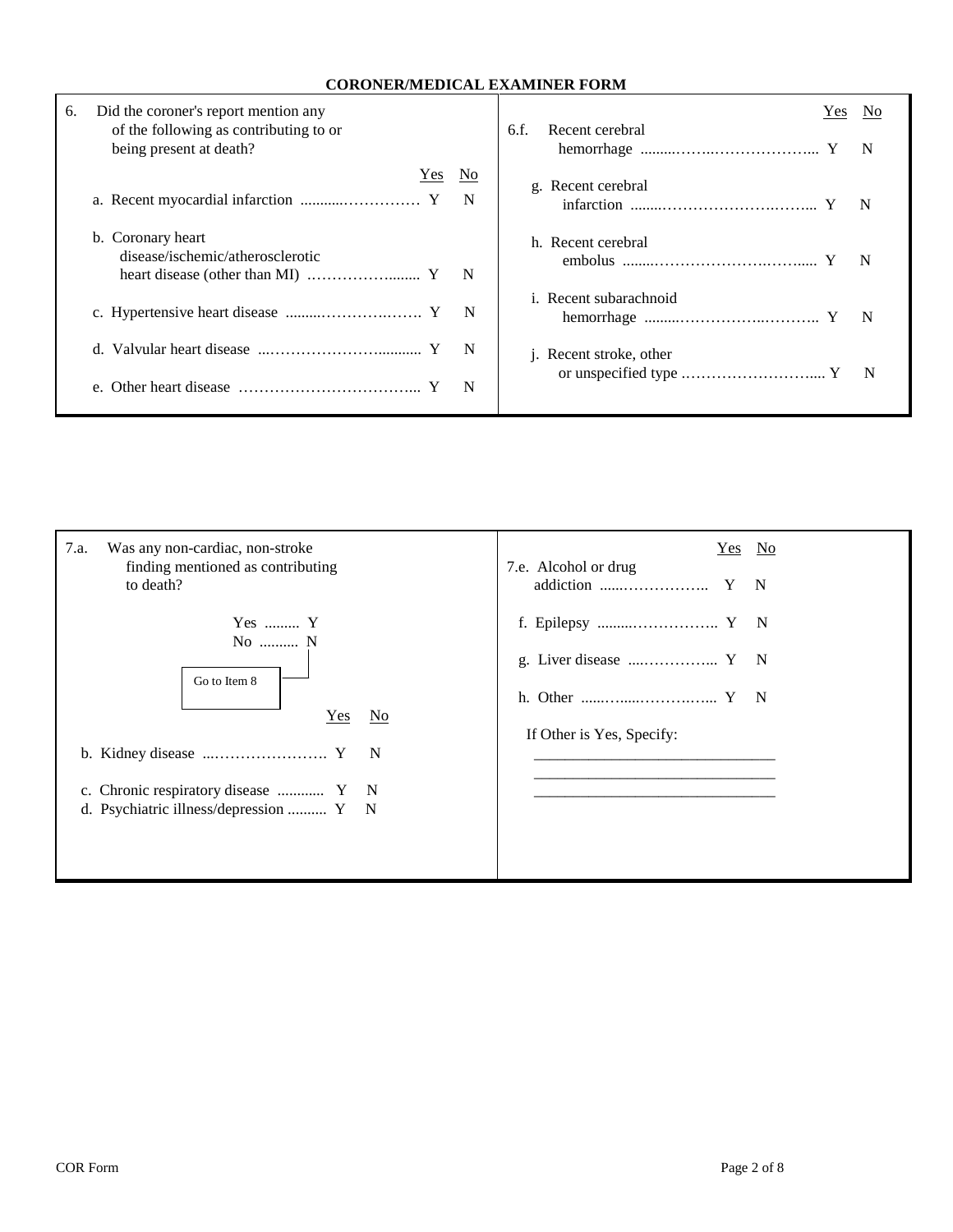| $\mathop{\rm ID}\nolimits$ LABEL                       |  |
|--------------------------------------------------------|--|
| 8. Do you have the final diagnoses?                    |  |
| - Yes<br>$\mathbf Y$<br><u> Liberatura de la conte</u> |  |
| ${\bf No}$<br>${\bf N}$<br>- Specify:                  |  |
|                                                        |  |
|                                                        |  |
|                                                        |  |
|                                                        |  |
|                                                        |  |
|                                                        |  |
|                                                        |  |
|                                                        |  |
|                                                        |  |
|                                                        |  |
|                                                        |  |
|                                                        |  |
|                                                        |  |
|                                                        |  |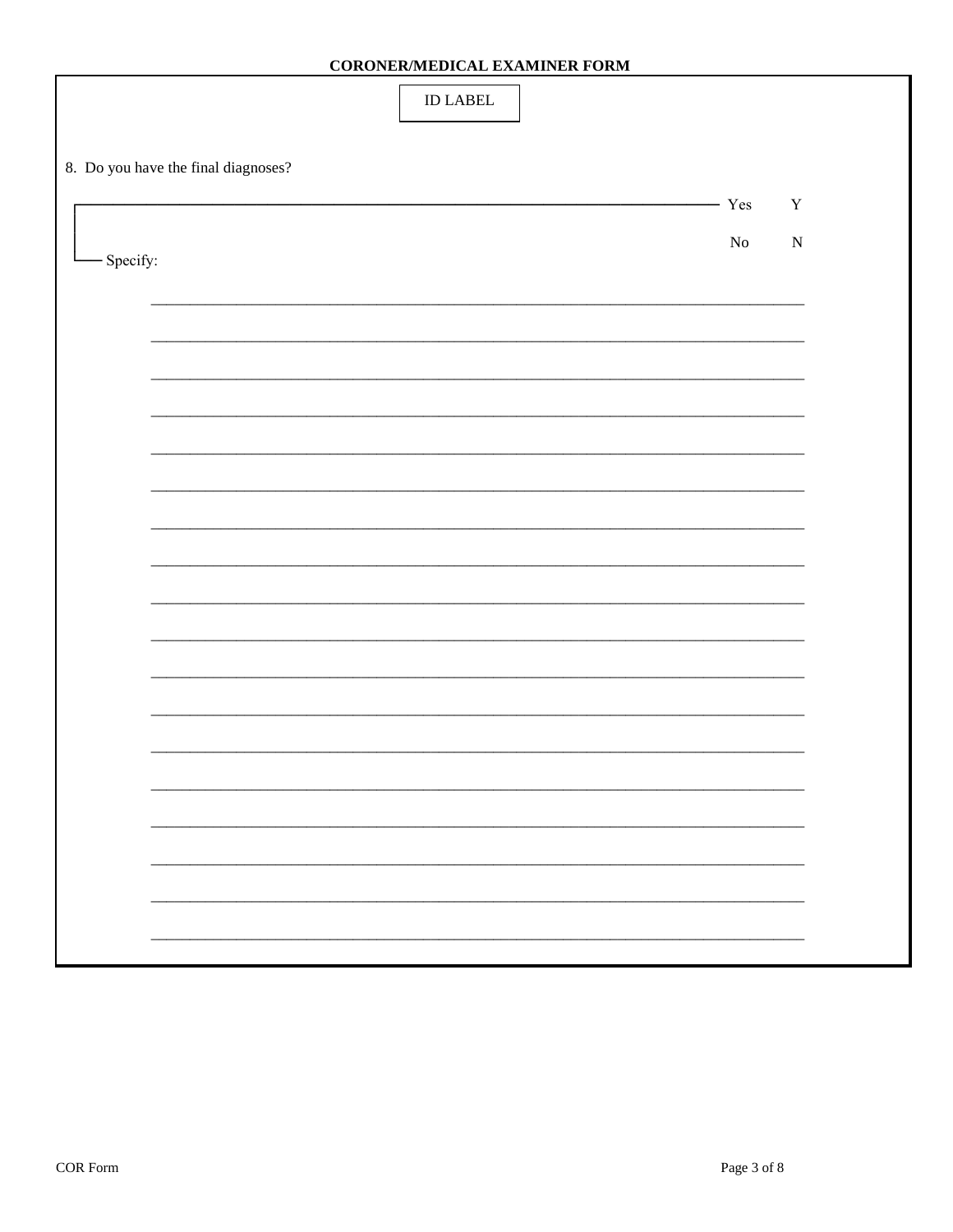| 9. Pick one of the<br>following $(A,B^*,C^*,D^*,U^*)$ :                      | Patient died suddenly and was<br>known to have no acute symptoms  B                                       |
|------------------------------------------------------------------------------|-----------------------------------------------------------------------------------------------------------|
| Patient had acute symptoms (cardiac<br>or non-cardiac) which led to an overt | Patient was found dead with no                                                                            |
|                                                                              | Patient had symptoms but they were<br>chronic (without change) or did<br>not lead to a change in activity |
|                                                                              | Unknown<br>Go to Item 11.a                                                                                |

| 10. Within 3 days of death or just<br>before death, did any of the<br>following symptoms begin for | Yes No Unknown<br>10.g. Paralysis  Y N<br>$\mathbf{U}$ |
|----------------------------------------------------------------------------------------------------|--------------------------------------------------------|
| the first time?                                                                                    | h. Loss of speech  Y N<br>U                            |
| Yes No Unknown                                                                                     |                                                        |
| a. Shortness of breath  Y<br>$\mathbf N$<br>U                                                      | <i>i</i> . Attack of<br>indigestion                    |
| U                                                                                                  | or nausea or<br>U                                      |
| U                                                                                                  | U                                                      |
| d. Marked or increased<br>fatigue, tiredness                                                       | If other is Yes, Specify:                              |
| $\mathbf{U}$                                                                                       |                                                        |
| $\mathbf{U}$<br>e. Headache $\dots\dots\dots\dots\dots Y$<br>N                                     |                                                        |
| U                                                                                                  |                                                        |
|                                                                                                    |                                                        |
|                                                                                                    |                                                        |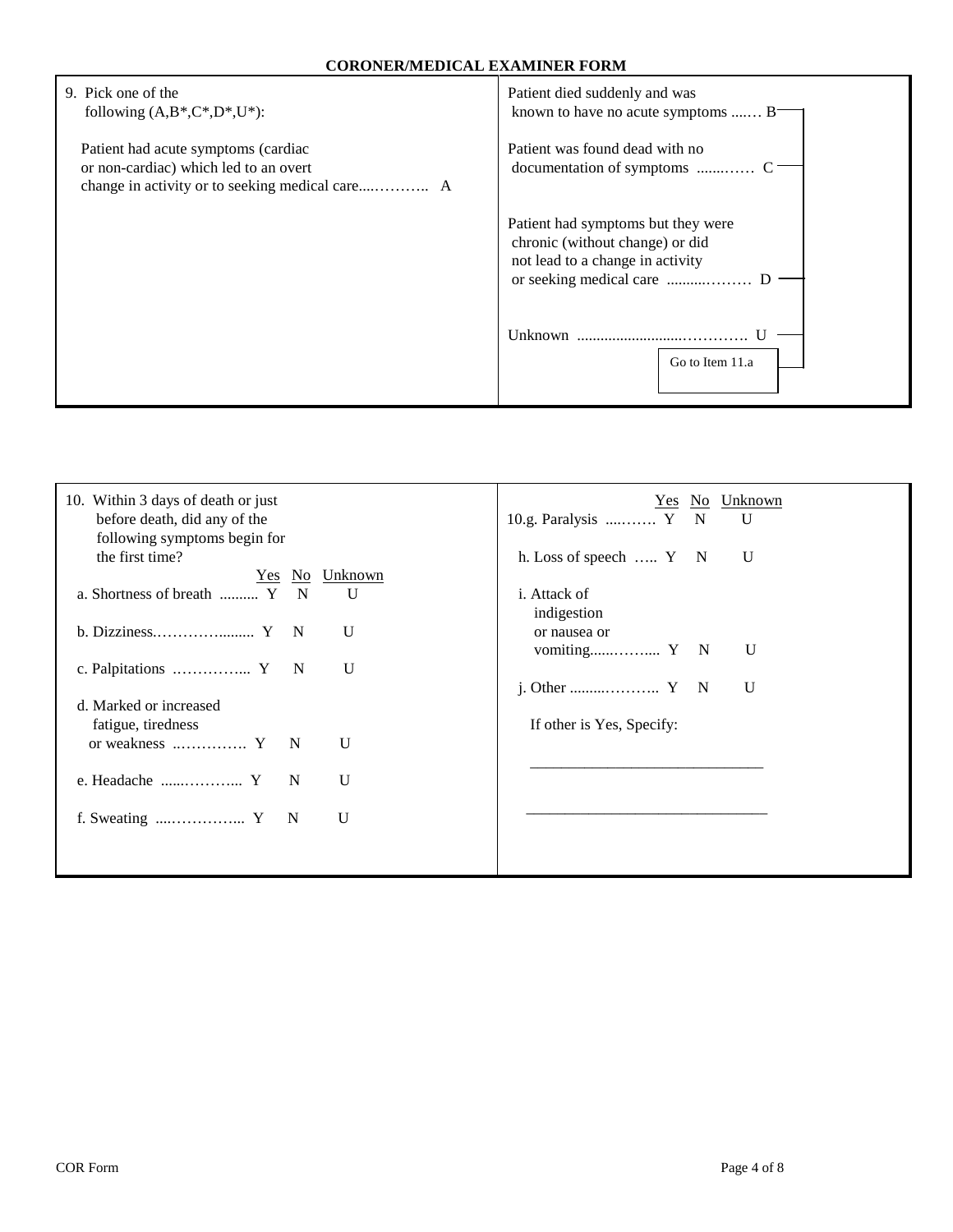| 11.a. Was there an acute $episode(s)$<br>of pain or discomfort anywhere<br>in the chest, left arm or<br>shoulder or jaw either just<br>before death or within<br>72 hours of death?<br>Yes  Y<br>No $N \rightarrow$ | 11.c. Did the patient take or<br>was he/she given nitrates<br>at the time of the acute<br>episode?<br>Yes  Y<br>No  N                                 |
|---------------------------------------------------------------------------------------------------------------------------------------------------------------------------------------------------------------------|-------------------------------------------------------------------------------------------------------------------------------------------------------|
| Unknown  U -<br>Go to Item 12<br>b. Did this pain or discomfort<br>specifically involve the chest?<br>Yes  Y<br>No  N<br>Unknown  U                                                                                 | Unknown  U<br>d. Was the discomfort or<br>pain diagnosed as<br>having a non-cardiac<br>origin?<br>Yes  Y<br>No  N<br>Unknown  U<br>If "Yes", Specify: |
| 12. Place of death (circle only one):                                                                                                                                                                               | 13.a. Did anyone witness the death?<br>Yes  Y                                                                                                         |
| Home (or other private                                                                                                                                                                                              |                                                                                                                                                       |
|                                                                                                                                                                                                                     | Unknown $\dots\dots\dots\dots\cup$                                                                                                                    |
| On a bus or public<br>transportation  D<br>In emergency room  H                                                                                                                                                     | Go to Item 15a.<br>b. Do you have the name and<br>address for this witness?<br>Yes  Y<br>No  N<br>If "Yes", Specify:<br>Name:                         |
|                                                                                                                                                                                                                     |                                                                                                                                                       |

 $\overline{\phantom{a}}$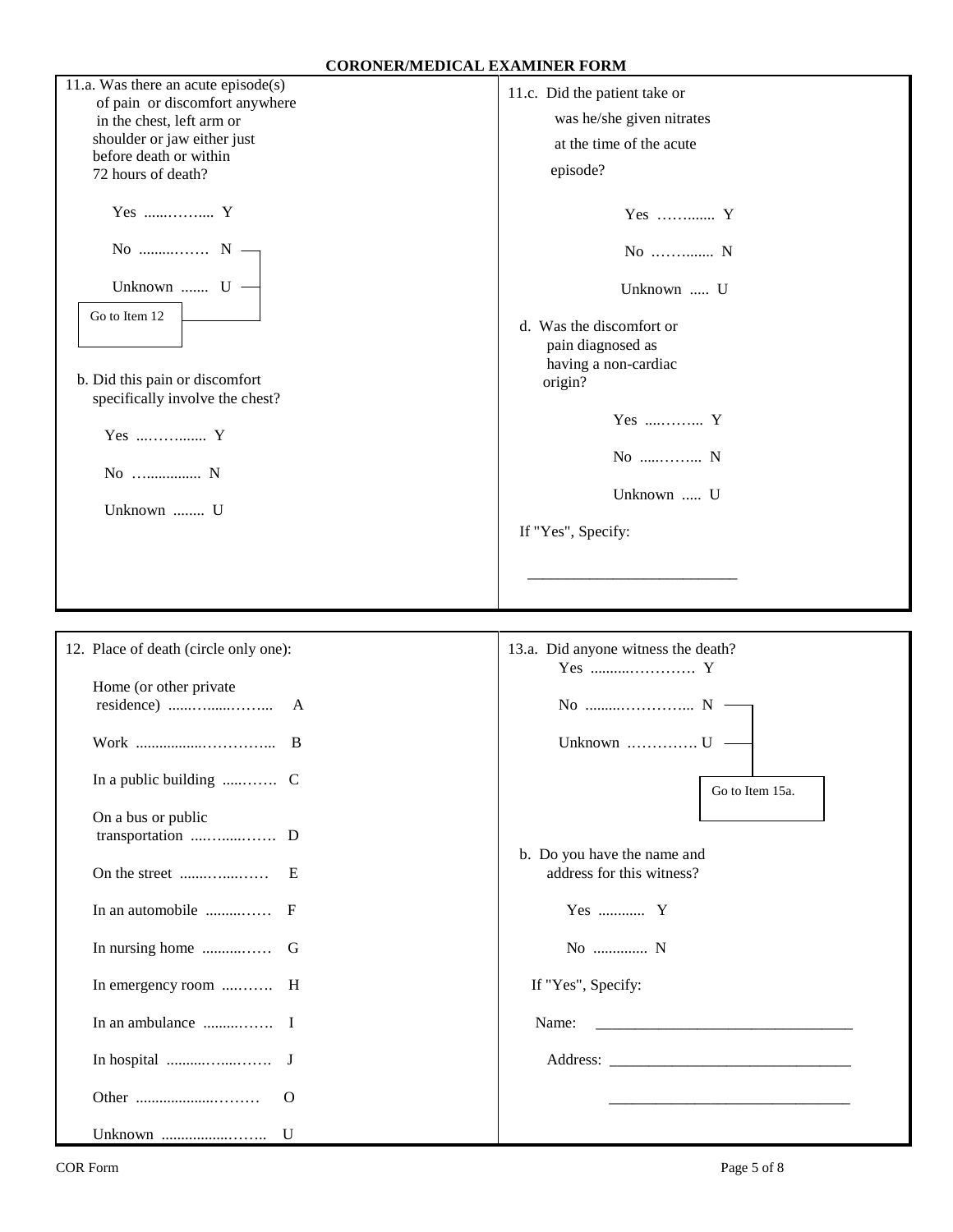|  |  | <b>CORONER/MEDICAL EXAMINER FORM (CORC Screen 9 of 13)</b> |
|--|--|------------------------------------------------------------|
|--|--|------------------------------------------------------------|

| 13.c. Relationship of this witness to<br>deceased: | 14. Time from onset of acute<br>symptoms to death (or time)               |
|----------------------------------------------------|---------------------------------------------------------------------------|
|                                                    | since last known to be                                                    |
|                                                    | alive if no known acute                                                   |
|                                                    | symptoms) (Choose only one):                                              |
| Daughter/Son  C                                    |                                                                           |
| Other Relative  R                                  |                                                                           |
|                                                    | More than 5 minutes                                                       |
| Friend $\dots \dots \dots \dots$ F                 | to 1 hour $\dots \dots \dots \dots \dots \dots \dots \dots \dots \dots$ B |
| Workmate  W                                        | More than 1 hour                                                          |
|                                                    |                                                                           |
|                                                    |                                                                           |
| Unknown  U                                         |                                                                           |
|                                                    |                                                                           |

| 15.a. Is there a history of a myocardial<br>infarction prior to the onset of<br>this event? | 15.c. Was the deceased hospitalized<br>for the MI?                                  |
|---------------------------------------------------------------------------------------------|-------------------------------------------------------------------------------------|
| Yes  Y<br>Unknown $U -$<br>Go to Item 16                                                    | No  N<br>Unknown  U<br>Go to Item 16<br>d. Do you know the name of the<br>hospital? |
| b. Did an MI occur within four weeks<br>prior to this event?<br>Yes  Y                      | Yes  Y<br>No  N                                                                     |
| Unknown<br>Go to Item 16                                                                    | If "Yes", Specify:                                                                  |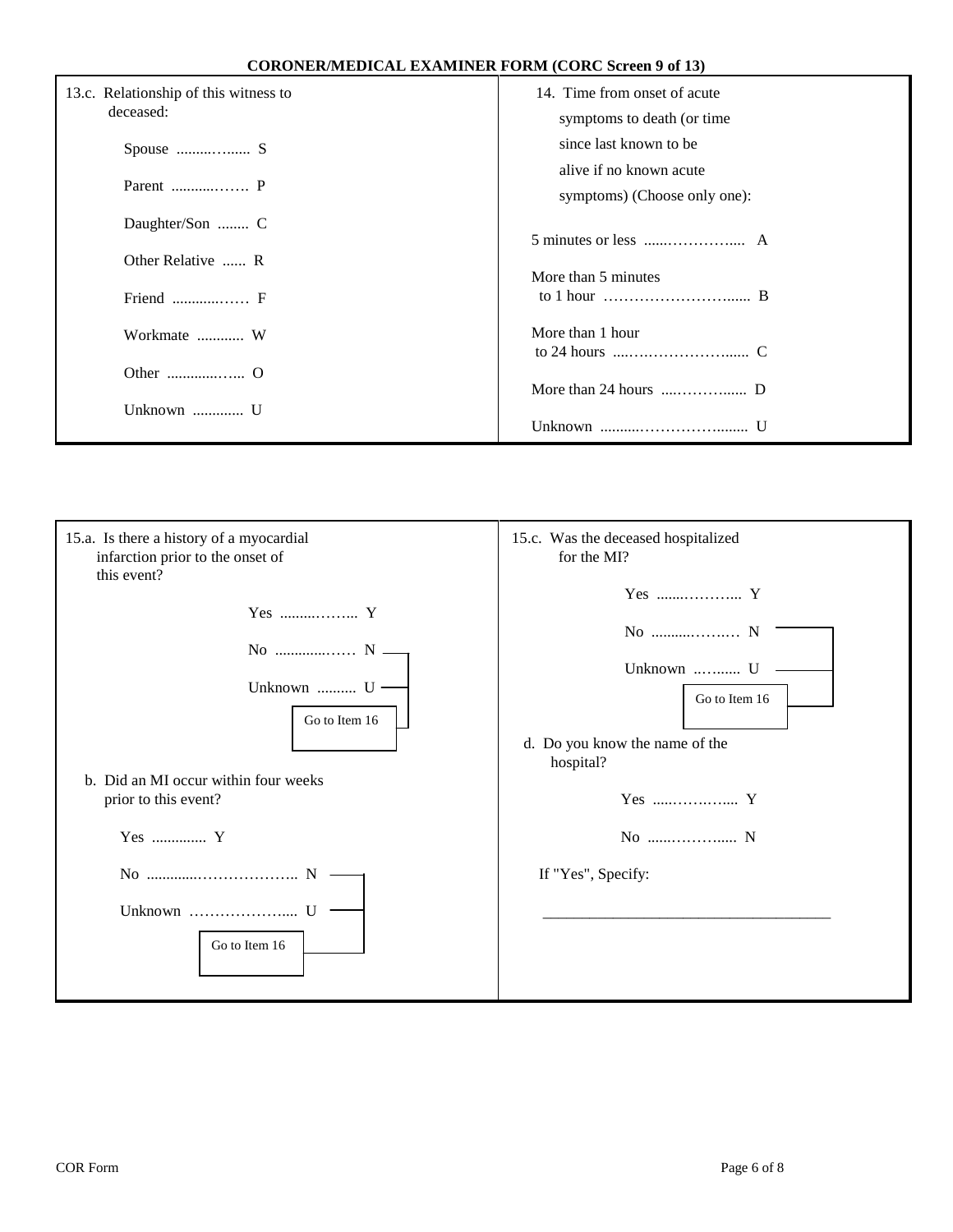## **CORONER/MEDICAL EXAMINER FORM**

| 16. Is there any history of angina pectoris<br>or coronary insufficiency? | 18. Is there a history of valvular disease<br>or cardiomyopathy?          |
|---------------------------------------------------------------------------|---------------------------------------------------------------------------|
| Unknown  U                                                                | Yes  Y<br>$\ddotsc$<br>Unknown  U                                         |
| 17. Is there a history of any other chronic<br>ischemic heart disease?    | 19. Is there a history of coronary bypass<br>surgery prior to this event? |
| Yes  Y                                                                    |                                                                           |
|                                                                           | No  N                                                                     |
| Unknown  U                                                                | Unknown  U                                                                |

| 20. Is there a history of coronary<br>angioplasty prior to this event? | 22. Is there a history of hypertension<br>(high blood pressure) prior to this<br>event? |
|------------------------------------------------------------------------|-----------------------------------------------------------------------------------------|
|                                                                        | Yes  Y                                                                                  |
| Unknown  U                                                             | No  N                                                                                   |
|                                                                        | Unknown  U                                                                              |
| 21.a. Is there a history of stroke<br>prior to this event?             | a. Is there a history<br>of diabetes?                                                   |
| Yes  Y                                                                 | Yes  Y                                                                                  |
| Unknown  U -                                                           | No  N                                                                                   |
| Go to Item 22                                                          | Unknown  U<br>b. Is there a history                                                     |
| b. Did a stroke occur within four<br>weeks prior to this event?        | of smoking?                                                                             |
| Yes  Y                                                                 | $Yes$ Y<br>No  N                                                                        |
| No  N                                                                  | Unknown  U                                                                              |
| Unknown  U                                                             |                                                                                         |
|                                                                        |                                                                                         |